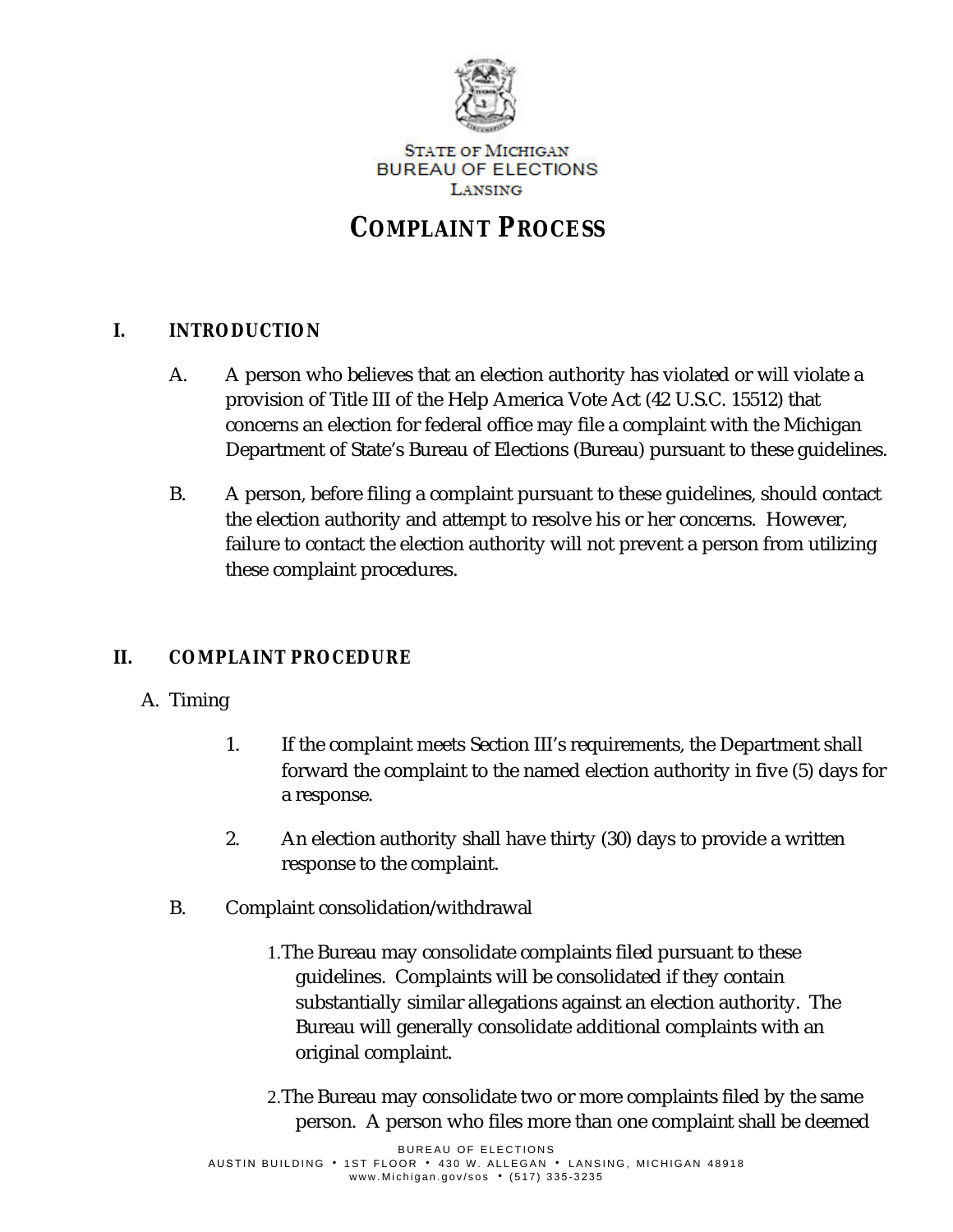to have consented to waive any timing requirements for previous complaints filed with the Bureau.

- 3.The Bureau may consolidate a complaint with a complaint that has been subject to a final determination by the Bureau.
- 4.A complainant may withdraw his or her complaint at any time during the complaint process. A complaint, once withdrawn, shall not be refiled.

#### **III.** *COMPLAINTS*

- A. Required Information
- 1. A complaint filed under these guidelines shall be in writing, notarized, signed and sworn by the person filing the complaint.
	- 2. The complaint shall allege, with specificity, the following:
		- a) The election authority that has violated Title III
		- b) The Title III provision the election authority violated
		- c) An explanation of how the election authority named in  $(III)(2)(a)$ violated the Title III provision listed in (III)(2)(b)
		- d) A statement that the complainant either witnessed or possesses first-hand knowledge of the conduct alleged in (III)(2)(c)

#### B. Dismissal

- 1. Complaints that do not meet the requirements of  $III(A)(1)$  and  $III(A)(2)$  shall be dismissed without prejudice.
- 2. A person may re-file a complaint that has been dismissed without prejudice.

#### **III.** *COMPLAINTS (continued)*

C. Optional Information

The complaint may include the following information:

- 1. A request that the Bureau conduct a hearing on the record (See Section V below)
- 2. Notarized affidavits from a maximum of three (3) persons who witnessed the alleged violations.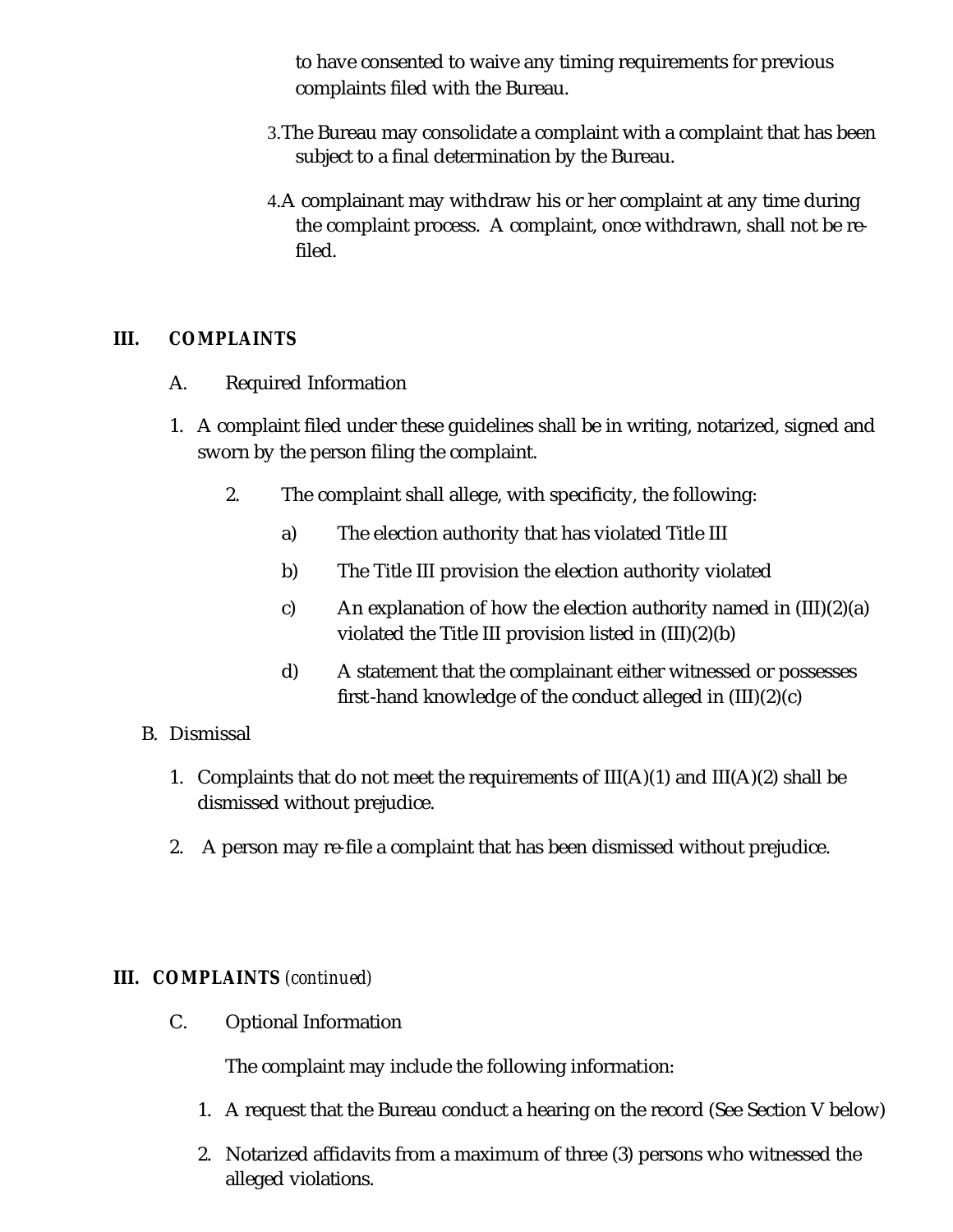#### **IV.** *RESPONSES*

- A. Requirements
- 1. The response shall be in writing, notarized and signed by the chief election officer of the election authority.
- 2. The response shall confirm or deny the allegation (if known).
- 3. The election authority shall respond to the complaint within 25 days after receipt.
- 4. The election authority is not required to respond to a complaint.
- B. Optional Information
	- 1. The response may include notarized affidavits from a maximum of three (3) persons who have information that may assist the Bureau in determining whether the election authority violated Title III.

## **V.** *HEARINGS*

- A. Procedure
- 1. A complainant may request that the Bureau conduct a hearing on the record (hereafter "hearing") regarding an alleged violation of Title III.
- 2. A complainant who desires a hearing must make such a request in the complaint.
- 3. The Department will schedule a hearing only if it receives a valid complaint.
	- B. Notice & Appearance
		- 1. The Bureau shall notify the election authority of the complainant's hearing request.
		- 2. The election authority shall inform the Bureau within twenty-five (25) days whether it intends to appear at the hearing. If the election authority opts to forgo the hearing, the Bureau shall rely on the authority's written response to the complaint, if any.
		- 3. A complainant who has requested a hearing, but fails to appear at the hearing, shall have his or her complaint dismissed with prejudice.
	- C. Witnesses
	- 1. Complainant The Complainant may call as witnesses only those persons who provided affidavits pursuant to Section III (C)(2).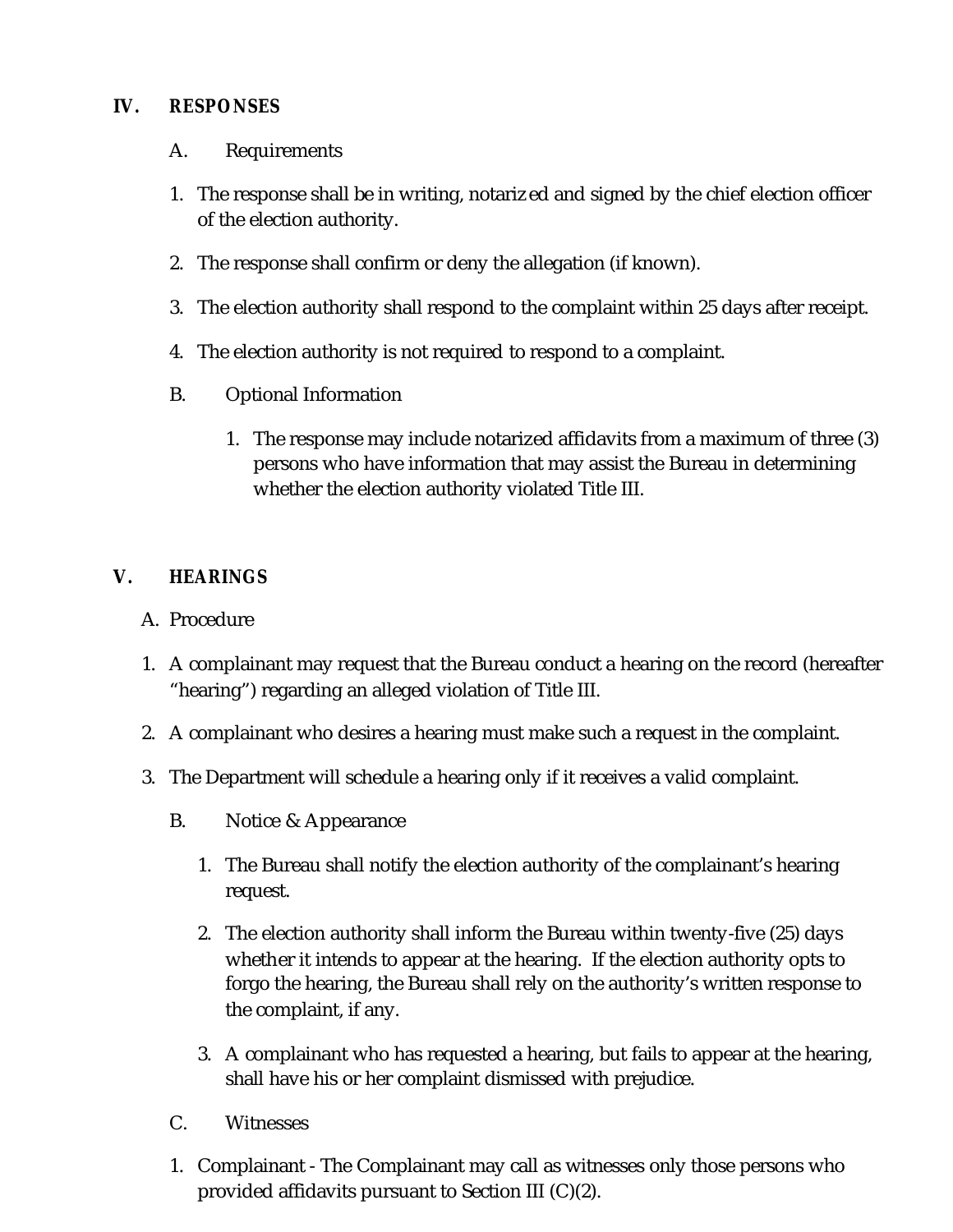- 2. Election Authority The election authority may call as witnesses only those persons who provided affidavits pursuant to Section IV (B)(1).
- 3. Bureau of Elections
	- a. The Bureau shall review both witness lists to ascertain the nature of the testimony, and shall strike those witnesses it believes will offer irrelevant or redundant testimony. A witness excised from a witness list shall not testify at the hearing.
	- b. The Bureau shall not bar the testimony of the complainant or the election authority's chief election officer.
- D. Procedures
- 1. A witness shall testify only to those Title III violations alleged in the complaint.
- 2. Absent extraordinary circumstances, the Bureau shall hold hearings in Lansing. The Bureau shall schedule the date and time of the hearing.
- 3. The Bureau shall make an audio recording of the hearing.
- 4. The complaint, the response, any valid accompanying affidavits, and the relevant hearing testimony shall constitute the record.
- 5. Hearings shall be informal, non-contested case hearings and shall not be governed by the Administrative Procedures Act (APA), 1969 P.A. 306, as amended.
- 6. The Bureau of Elections shall designate one or more persons to direct the hearing.

#### **VI.** *DETERMINATION*

- A. The Bureau shall review the record regarding the alleged Title III violations.
- 1. Procedures
- a. The Bureau shall weigh written testimony—whether offered via complaint, response, or affidavit—equally with any oral testimony offered at a hearing.
- b. The Bureau shall not draw any inference from a complainant's decision to request or not request a hearing or an election authority's decision to attend or not attend a hearing.
- B. If, under the guidelines, the Bureau does not find reason to believe that the election authority has violated Title III, it shall dismiss the complaint and publish the results on its Web site.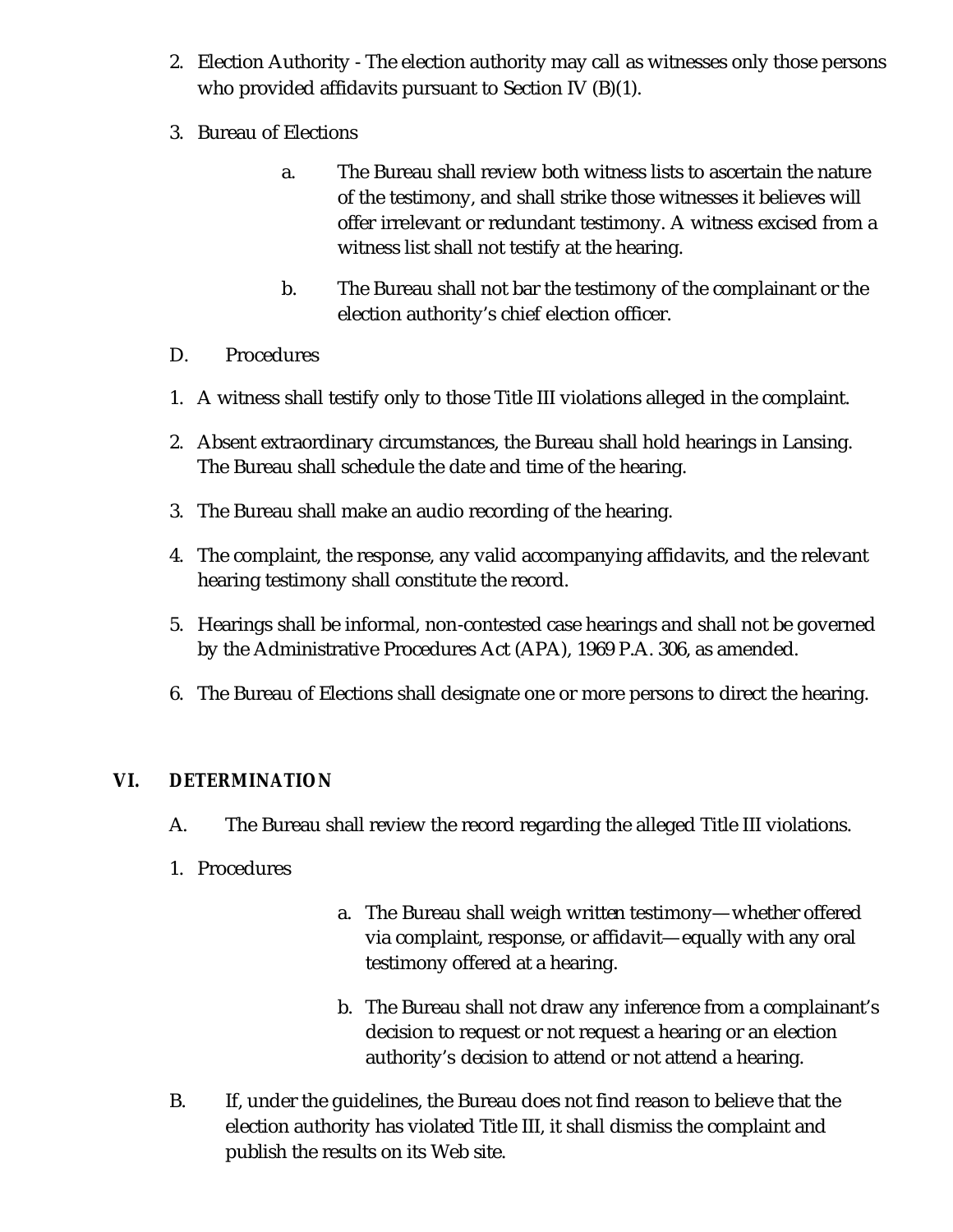C. If, under the guidelines, the Bureau has found reason to believe that the election authority has violated Title III, it shall, pursuant to Section 21 of the Michigan Election Law, 1954 P.A. 116, as amended, provides an appropriate remedy. The Bureau shall publish the results of its final determination on its Web site.

#### **VII.** *REMEDY*

- A. The Bureau shall have wide discretion to provide an appropriate remedy
	- 1. A remedy may include, but is not limited to, the following:
		- a. Sending a written finding of a Title III violation to the authority
		- b. Requiring a written response from the election authority, detailing how it will remedy a Title III violation
		- c. Additional election training for the election authority
- B. A remedy shall not, under any circumstances, include a financial penalty

## **VIII.** *TIMING*

- A. The Bureau shall issue a final determination within ninety (90) days after it receives the complaint, unless the complainant consents to an extension or a complaint has been consolidated with another complaint.
- 1. If the Bureau fails to issue a final determination within ninety (90) days, it shall forward the record to the Department of State's Bureau of Legal Services for alternative dispute resolution.

## **IX.** *ALTERNATIVE DISPUTE RESOLUTION*

- A. The Legal and Regulatory Services Administration shall appoint a hearing officer to review the record. The hearing officer shall render a final determination within sixty (60) days after receiving the record.
- B. After reviewing the record, the hearing officer shall issue a final determination declaring whether there is reason to believe that the election authority has violated Title III.